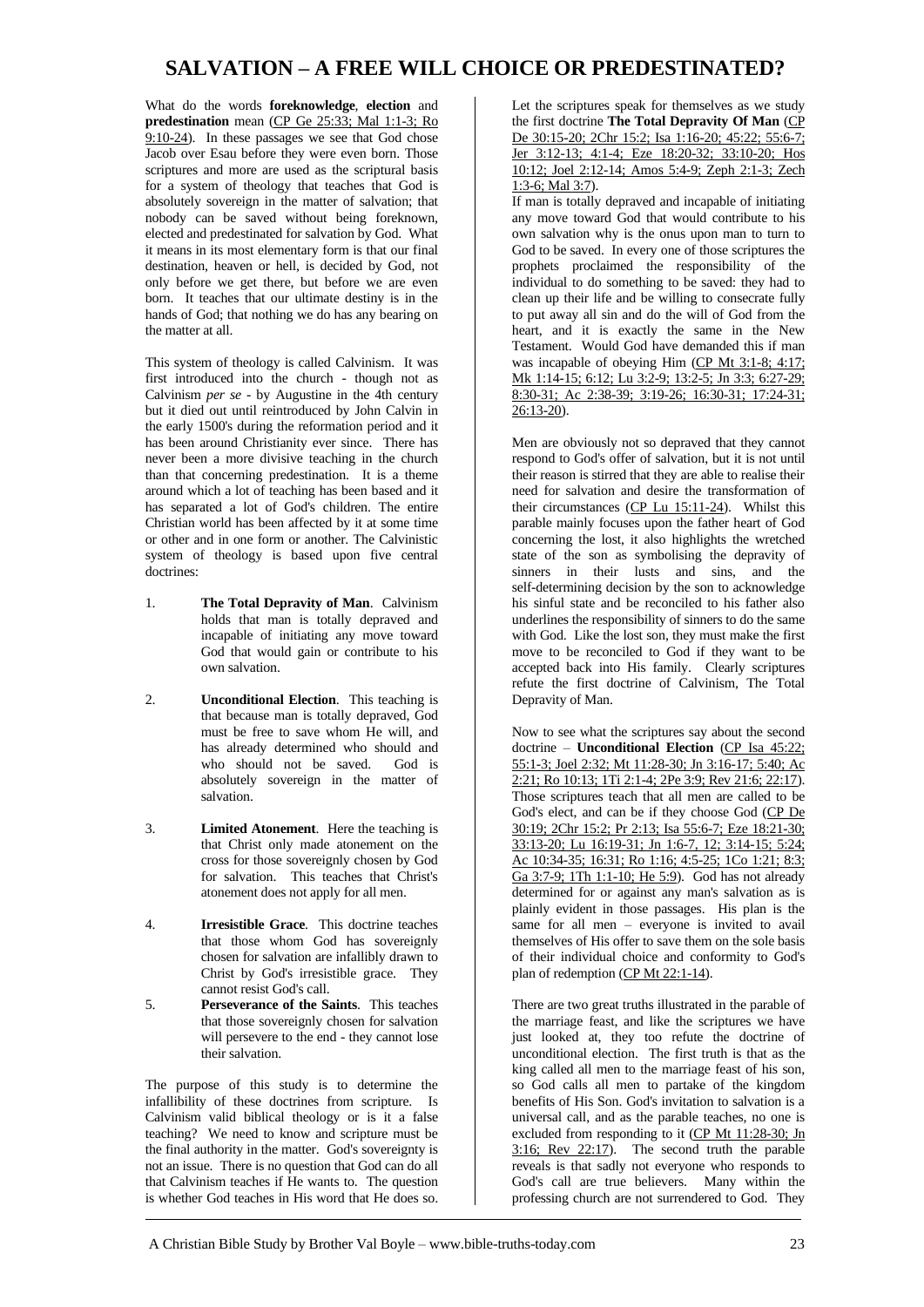are not wearing a wedding garment; they have not *put on* Christ (CP Ro 13:14; Ga 3:27). Wearing the wedding garment in the parable is symbolic of our having *put on* Christ as true believers. It means being completely yielded to Christ in continued obedience to His word. If we have not *put on* Christ then we cannot partake of His kingdom benefits. Just as the man without a wedding garment in the parable could not partake of the feast, and as he was thrown into outer darkness, so we will be damned for eternity (CP Mt 7:13-14; Lu 13:23-30).

The call to salvation goes out to the many, however only those who unite and identify with Christ will inherit the kingdom of heaven. That is what Jesus means when He said "Many are called but few are chosen" in Mt 22:14. It has nothing to do with our eternal destiny being predetermined by God as Calvinism teaches. Those who conform to God's plan will become the elect and be saved, while those who do not will be lost (CP De 30:15-18; Isa 1:18-20; 8:13-15; Eze 18:20; 33:12; Mt 21:42-44; Mk 16:16; Lu 13:1-5; 20:17-18; Jn 3:18, 36; Ac 3:19; 17:30-31; Rev 21:8). It is the plan of redemption and the saviour through whom it will be accomplished, the Lord Jesus Christ, that has been foreknown, elected and predestinated by God - not the individual conformity to the plan (CP Gen 3:15; Nu 24:17; Psa 118:22; Isa 9:6-7, 28:16; Mt 1:20-23; Lu 2:25-28; 24:25-27, 44-48; Jn 1:29; Ro 1:1-6; Eph 3:1-12; 2Ti 1:1, 8-10; 1Pe 1:18-20; 2:6-8; Rev 13:8).

Rev 13:8 does not teach that the names of those whom God has decreed to be saved have been written in the Book of Life from the foundation of the world as Calvinism teaches. Rev 13:8 teaches that it was the redemptive death of Christ for the salvation of humanity that God decreed from the foundation of the world. Every member of the human race has their name written in the Book of Life, but it is whether their name stays written in the Book that counts in eternity. Only the names of those who conform to God's plan of redemption remain in the Book. The rest are blotted out (CP Psa 139:15-16; Ex 32:31-34; Psa 69:28; 109:13; Dan 12:1; Php 4:3; Rev 3:5; 17:8; 20:12-15; 21:27; 22:18-19). Here God confirmed that names can and will be blotted out of the Book of Life when men sin and incur the eternal death penalty. This should make every one of us want to examine ourselves every day to see that we are still in the faith (CP 2Co 13:5). If believers are unconditionally elected or predestinated unto salvation as Calvinism teaches, it is not necessary for Paul to warn us to examine ourselves to see that we are still in the faith.

Individuals choose for themselves if they want to be saved (CP Jn 3:36). The word *believeth* here is from Greek **pisteuo** which means to place confidence in; to trust; to be persuaded of. It implies obedience to as a moral choice, not merely mental acceptance of a historical fact (CP Jas 2:19). Demons believe in Jesus too but they do not obey Him as a moral choice, and they are not going to heaven. He that believeth is he that chooses to believe, or who chooses to obey, whereas *believeth not* is from Greek **apeitheo**, which means refuse to be persuaded; refuse

belief; refuse to obey. Thus *he that believeth not* is he that chooses not to believe, or who refuses to obey. This is clear evidence that salvation can be rejected; that it is the personal choice of the individual.

To summarise this part of our study, there is no reference in scripture to any election of God whereby one person is chosen for salvation and another is not, as the Calvinistic system of theology teaches. Election is God's choice of a people in Christ for Himself. It refers to the church as a divinely ordained spiritual institution, and pertains to every person, Jew and Gentile alike who conforms to God's plan of redemption. Election is primarily corporate and embraces individuals only in association and identification with the body of Christ - the church (CP Psa 22:22; Isa 42:1,6; Ro 3:21-26; Eph 1:3-13; 2:4-10; 3:1-12; 2Th 2:13-14; Tit 1:1-3; 2:11-14; He 2:9-13; 1Pe 2:3-9).

The third doctrine at the centre of Calvinism, the doctrine of **Limited Atonement**, teaches that Christ's death on the cross only atoned for the sins of those specially decreed by God to be saved but again, what do the scriptures say (CP Lu 9:54-56; 12:8; Jn 1:29; 3:14-18; 4:42; 6:33,51; 9:5,39; 12:46-48; 16:7-11; 18:37; Ac 10:34-35; 13:38-39, 47; 16:31; 17:30-31; Ro 3:21-26; 4:5-25; 5:18-19; 10:11-13; 11:15; 2Co 5:14-15, 17-19; Ga 4:4-5; Col 1:20; 1Ti 1:15-16; 2:1-6; 4:10; He 2:9-10,17; 5:9; 2Pe 3:9). Scriptures do not teach that Christ's atonement on the cross was limited to specially selected individuals. Scriptures teach that Christ died as a sin offering for all men. That is not to say that all men will be saved, but that God's gift of salvation through Christ's death and resurrection has been offered to all men (CP Mt 11:28-30; Lu 3:3-6; Jn 1:6-9; 3:16; 4:13-14; 6:35, 40, 47, 51-54; 7:37-39; 8:12; 10:9-10; 17:20; Ac 2:21; Ro 1:16; Ga 3:7-9, 22, 24-26; 1Ti 4:10; 2Ti 1:1,8-10; Tit 2:11-14; 3:3-7; He 5:9; 1Jn 2:2; 4:14; Rev 21:6; 22:17).

Those scriptures all clearly indicate that provision is made for the whole of mankind, so that no one is, by divine predetermination, excluded from the scope of God's mercy. Where the word *world* is used in those scriptures it is from the Greek **kosmos** which means all mankind. God has predetermined that all who accept Jesus as their saviour will be saved (CP Mk 16:16; Lu 13:1-5; Jn 1:6-9, 12; 3:16, 18, 36; 5:24; Ac 2:37-39; 10:43; 13:38-39, 47-48; Ro 4:5, 16, 22-25; 10:8-10; 1 Cor 1:21; Eph 1:3-13; 2:8; He 5:9; 11:6; 1Pe 2:6-9).

Christ's atonement was sufficient for all, but efficient only for those who believe. The efficacy of His atonement is only made actual to believers – it only produces the desired result for believers (CP Mt 13:3-9, 18-23). This is called the parable of the sower and the soils. The whole course of this age of grace portraying how God's word is received and acted upon is pictured in this parable. The emphasis in the parable is upon the hearts of men and how they respond to the gospel. The parable makes it patently clear that it is how people respond to the gospel that will determine their eternal destiny. The gospel is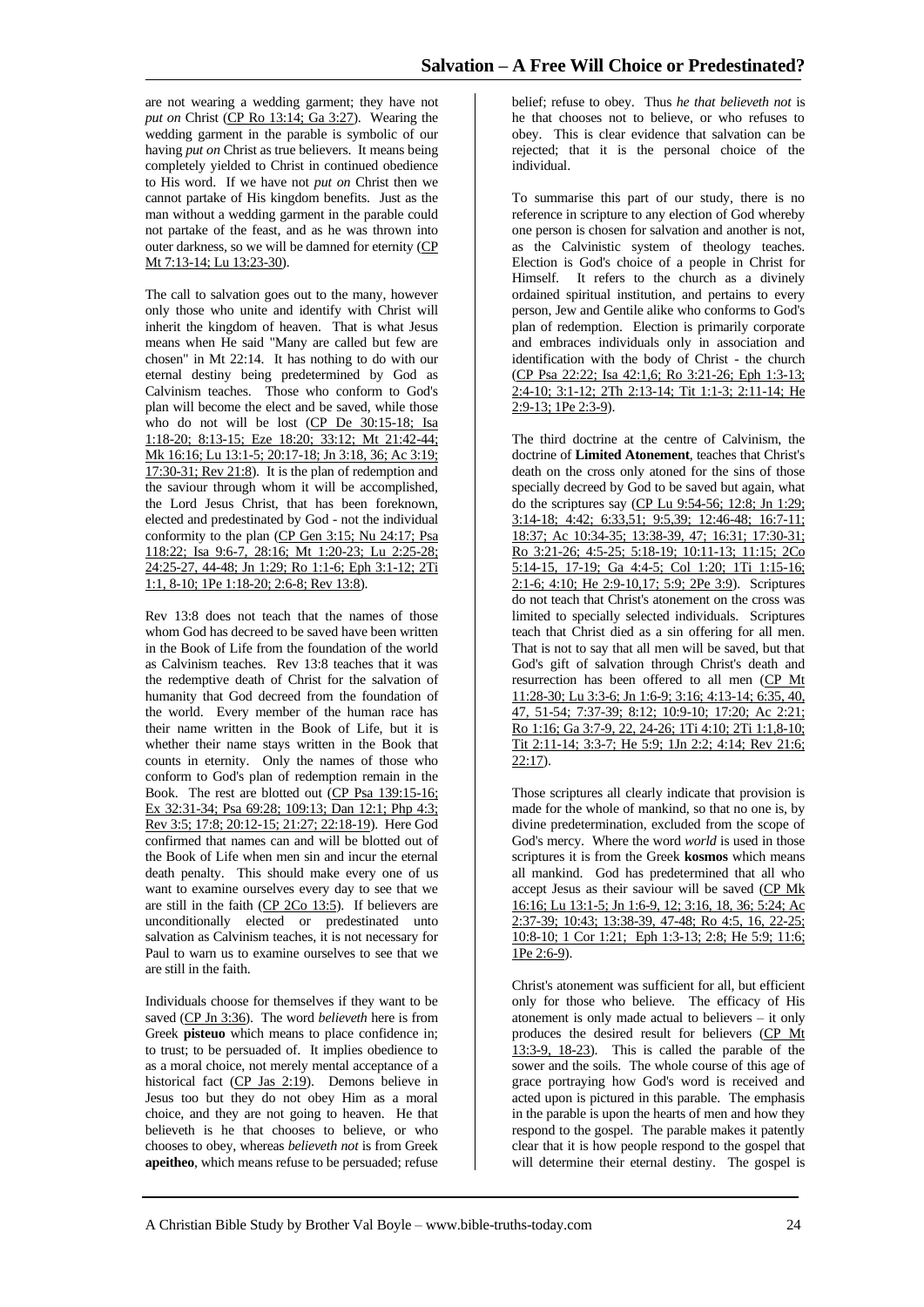God's invitation to salvation for all who hear it, but sadly the majority of hearers exclude themselves from salvation because they choose the world above God, which is what the parable teaches. It clearly refutes any teaching that God has already determined who should, and who should not be saved. Those who were saved, typified by the good soil, under the conviction of the Holy Spirit, understood the gospel and recognised their need for salvation (CP Jn 16:7-11). This is what Jesus was referring to when He said "no man can come to me, except the Father which has sent me draw him" ( $CP$  Jn  $6:44-45$ ). We are drawn to Christ under the conviction of the Holy Spirit when we hear the gospel of salvation and believe it, not because God predestinated us to be saved. Those who were lost had the same opportunity to be saved, but were not because they did not receive the word that was sown as the word of life.

There are two profound truths in the gospel – one is that not many will be saved, and the other is that everyone who wants to be saved, can be, praise God.

Now to see what the scriptures have to say about the fourth doctrine of Calvinism - **Irresistible Grace** which teaches that when the Holy Spirit calls a chosen one to salvation by His grace, the chosen one cannot resist the call; the call cannot be frustrated - it is the manifestation of God's irresistible grace (CP Isa 1:18; 55:1-3; Joel 2:28-32; Mt 11:28-30; Jn 7:37; Ac 2:21; Ro 10:13; 1Ti 2:1-4; 2Pe 3:9; Rev 21:6; 22:17). Scriptures do not teach that God's grace is irresistible. Scriptures teach that God's grace is freely conferred without expectation of return. Its only motive is in the freeheartedness of the giver. It is bestowed on the basis of God's justice satisfied at the cross of Christ upon hell-deserving sinners who put their faith in Christ as the saviour who died for them  $(CP \text{ Jn } 3:16;$ Ro 3:21-26; 5:6-21; 10:8-10; Eph 2:1-8; Tit 2:11-14; 3:4-8).

God has not already determined for or against any man's salvation. God is no respecter of persons – He has made salvation available to all mankind by grace through faith in Christ (CP Isa 28:16; Mt 10:32-33; Jn 4:13-14; 6:35,40,47,51-54; 10:9-10; 11:25-26; Ac 10:34-36; 16:30-31; Ro 1:16-17; 4:5; 5:1-2; 9:30-33; 10:4; Ga 2:16; 5:5-6; Php 3:8-9; Col 3:25; 1Ti 1:15-16; 2Ti 3:15; He 4:1-3; 1Pe 1:2-6; 1Jn 4:15; 5:1, 4-5, 9-13). In Ro 1:16-17 Paul declares that the gospel of Christ is the power of God to save everyone who believes. There is no truth in scripture plainer than this – it needs no ingenious interpretation. There is nothing whatsoever implied that only certain people are eligible for salvation by the power of God and others are not, as Calvinism teaches. The scripture means exactly what it says – every person who believes in the gospel of Christ is saved by the power of God. Faith alone is the source of new life in Christ, and it is by this faith that God's righteousness - His grace and mercy - is received by the believing sinner (CP Ro 3:21-26; Php 3:8-9). **The power of God to save is His righteousness revealed in the gospel on the ground of faith in Christ as the absolute condition of salvation**. "From faith to faith" means that we grow from one

level of maturity in Christ to another the longer we walk in His righteousness and continue in His word.

Righteousness is that gracious gift of God to men whereby all who believe in the Lord Jesus Christ are brought into a right relationship with God. This righteousness is unattainable by any merit of man's own or on any other condition than that of faith in the Lord Jesus Christ. Faith to believe in Christ is wrought in men's hearts by the hearing of the word of God and the operation of the Holy Spirit, but scriptures clearly teach that the Holy Spirit can be resisted and God's grace frustrated (CP Ex 32:7-10; 33:1-5; Pr 29:1; Isa 63:8-10; Ac 7:51; Ro 10:3; 11:20-21; 2Co 6:1; Ga 2:21; 5:4; 1Th 5:19; He  $12:15$ ).

The ancestors of the Jews Stephen rebuked in Ac 7:51 were those referred to in Isa 63:8-10. The history of the Israelites is one of continued rebellion against God from the time they were brought out of Egypt in the Exodus. They continually rebelled against God and vexed the Holy Spirit to the extent that God had to turn against them and fight them. That is why God would not let a whole generation of them into the promised land. Their unbelief was the result of their rebellious hearts. The word *stiffnecked* in Ac 7:51 was used to refer to a stubborn ox that could not be broken into the yoke and whose neck was so strong that the ox could not be turned to the right or the left when working it. In human terms it means obstinate, proud, self-pleasing, arrogant, self-willed. Scriptures quite clearly refute any teaching that God's grace cannot be resisted.

Now what do the scriptures teach us about the **The Perseverance of the Saints** - Calvinism's fifth doctrine which teaches that believers will persevere to the end; that they cannot lose their salvation (CP Ex 32:32-33; Psa 51:10-11; Pr 21:16; Eze 3:18-21; 18:20, 24-26; 33:12-13, 18; Jn 15:5-6; Ac 13:43; Ga 1:6-8; 2:21; 3:1-5; 4:9-11; 5:4; 1Th 3:8; 1Ti 5:11-15; 6:17-20; 2Ti 2:17-18; He 2:1-4; 3:6, 12-14; 4:1-11; 6:1-8; 10:26-31; 12:15; Jas 5:19-20; 1Pe 1:16; 2Pe 1:2-11; 2:1-2, 20-22; 3:17-18; Jude 3-4; Rev 3:5; 22:19). It is readily seen here that scriptures do not support Calvin's teaching that once saved believers cannot lose their salvation. God, Jesus, Moses, King David, Solomon, Paul, James, Peter and Jude all teach in those scriptures that salvation can be lost that it is not an unforfeitable possession in this life. It only becomes an unforfeitable possession at the end of this life for those sowing to the spirit (CP Rev 22:11-12).

Judas Iscariot is a good example of a once saved believer losing his salvation. To say that he was never saved, always of the devil, and never in grace, as Calvinism teaches, is to ignore the plain fact of scripture (CP Psa 41:9; Mt 10:1-8, 16-20; Mk 3:13-19; 6:7-13; Lu 6:13-16; 9:1-6; Jn 17:1-12; Ac 1:15-20, 25). Judas was given by God to Jesus and Jesus had once given him eternal life. Jesus trusted him - he called him "mine own familiar friend". Would Jesus have referred to him thus if he was never saved and always of the devil? *Familiar friend* means that he was a confidante of Jesus – a trusted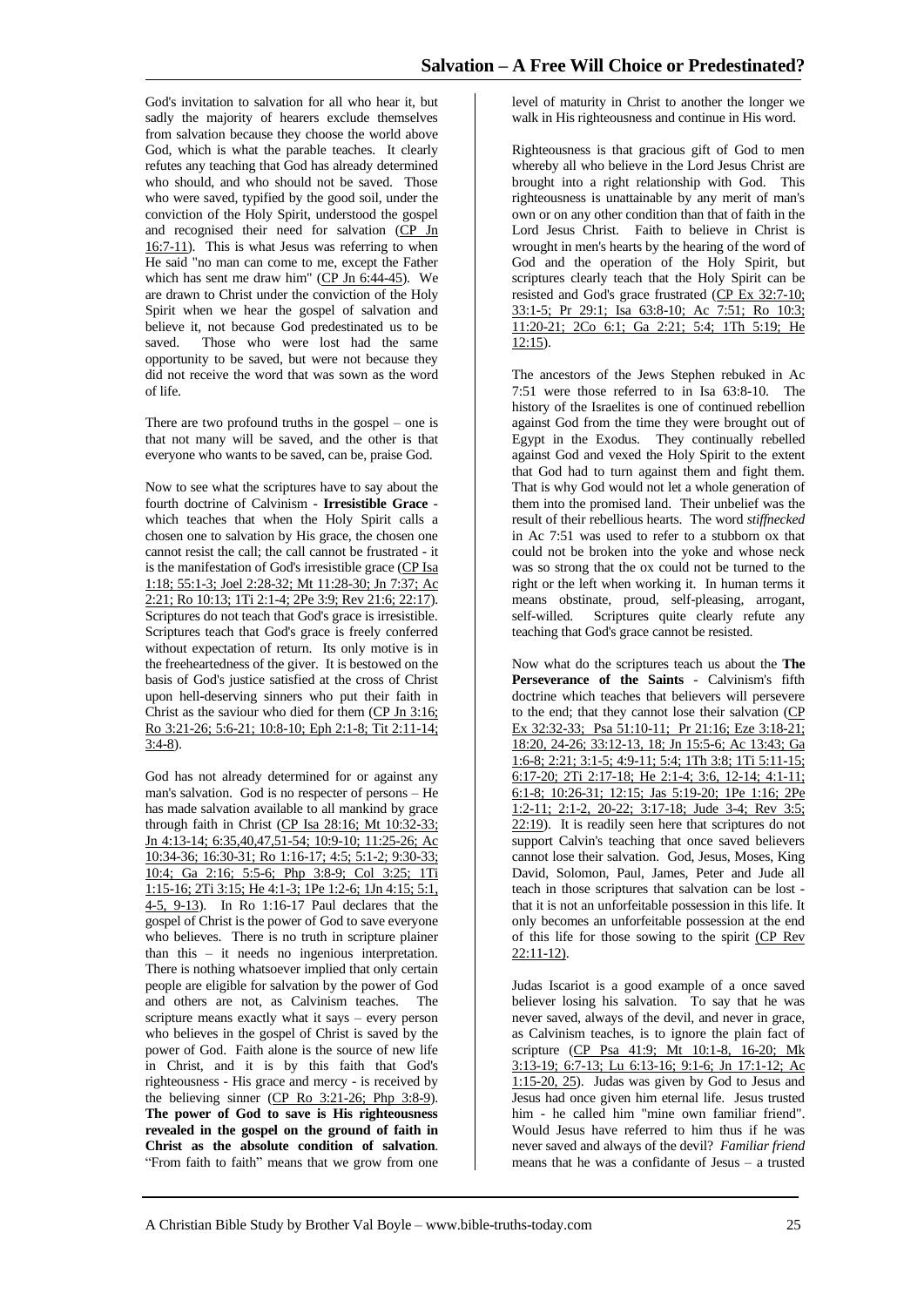friend. Judas' name was written in God's Book of Life; he was a bishop of the church, he had the Holy Spirit, and he also had all the power the other apostles had to heal the sick, cleanse the lepers, raise the dead and cast out demons, but he backslid and became a thief and a devil, and eventually betrayed Jesus. He forfeited his ministry, his apostleship, and his salvation (CP Psa 69:22-28; 109:6-20; Zech 11:12-13; Mt 26:14-16, 47-50; Mk 14:10-11, 43-45; Lu 22:3-6, 47-49; Jn 6:70-71; 12:4-6; 13:2; 18:2-5). The prophecy in Psa 109 had a double fulfilment in both Messiah and David. V6-20 were fulfilled in Judas - Peter quoted V8 in Ac 1:20 as being fulfilled in him. These passages also teach us that Judas was married with children. His wife became a widow and his children fatherless.

Among other divinely chosen ones who forfeited their salvation were Adam and Eve (CP Ge 2:15-17), King Saul (CP 1Sam 10:1, 9-13,24; 13:8-14; 15:1-35; 16:12-23; 28:1-25; 1Chr 10:13-14), Lucifer (CP Isa 14:12-14; 1Ti 3:6) and angels (CP 2Pe 2:4). Once more scriptures refute the doctrines of Calvinism. This doctrine of the perseverance of the saints is just as fallacious as the other doctrines. There is no foundation in scripture for any of them. To get into heaven believers must meet the terms of the gospel to the end of life. They must not only be called but they must remain faithful to the call (CP Mt 5:13,20; Ro 6:16; 8:12-13; 1Co 9:27; 2Co 6:1; 13:5; Ga 5:16-26; Col 3:5-10; He 6:4-9; 10:23-39). It is soon apparent from a study of the word that Calvin's teachings on foreknowledge, election and predestination have no biblical basis whatsoever.

To sum up the doctrines according to scripture, the foreknowledge of God simply means that God knows the end from the beginning in all things; He has a clear and full knowledge of events before they come to pass. God is omniscient - He knows everything. He saw ahead that He would have to send a saviour to redeem mankind from Adam's fall, and He predetermined a plan for their redemption and the saviour through whom it would be accomplished the Lord Jesus Christ (CP Ge 3:15; Psa 22; 118:22; Isa 7:14; 9:6-7; 49:1-8; 50:2-11; 52:13-53:12; Zech 13:6; Mt 1:18-25; 21:42; Lu 1:68-75; 2:34-35; 9:22; 20:17; Jn 1:29; Ac 2:22-23; 4:24-28; Ro 1:1-4; 8:28- 30; 16:25-27; 1Co 15:3; Ga 4:4-5; He 10:1-10; 1Pe 1:2, 18-23; Rev 13:8).

Every blood sacrifice and sin-offering in the Old Testament was a picture, a type and a shadow of Christ (CP Lev 17:11; Ac 20:28; He 9:12). The Passover lamb was a picture of the redemption that was in Christ (CP Ex 12:5-13:2; 1Pe 1:18-21). The brazen serpent that Moses held up in the wilderness typified the crucifixion of Christ and the salvation benefits of the cross (CP Nu 21:6-9; Jn 3:14-15). The manna the Israelites ate in the wilderness foreshadowed Christ as the bread of life by whom came the salvation God predestinated for everyone who would believe on Him (CP Ex 16:13-15; Psa 78:17-29; Jn 6:27-40). God's plan of redemption was fulfilled in the crucifixion and resurrection of Christ. In Christ's crucifixion and resurrection God's part in man's redemption was completed. It is now up to

men to avail themselves of His mercy, and whoever does so will be saved (CP Isa 52:13,15; 53:10-12; Mt 26:22-39; Jn 3:14-15; 8:28-29; 12:27-33; 17:1-5, 11, 20-24; 20:9; Ac 2:22-39; 10:38-43; 13:26-39; 17:2-4; 26:23; Ro 1:1-4; 8:28-30; 10:8-10; 14:7-9; 15:12; 1Co 1:17-18; 15:3-4, 12-28; 2Co 5:14-15; Ga 1:3-4; 4:4-5; Eph 1:20-23; Php 2:9-11; Col 1:18-22; 2:8-15; 1Th 4:13-17; He 2:9-15; 12:1-3; 1Pe 1:3-12, 18-23; 2:3-9; 3:21-22; Rev 5:9-10).

Now let us go back to the very first scriptures we looked at in this study concerning foreknowledge, election and predestination (CP Gen 25:23; Mal 1:1-3; Ro 9:10-24). There is nothing sinister about these scriptures. They simply teach that God chose Jacob over Esau in order for His eternal purpose to be accomplished in the earth. He purposed that Messiah - Jesus - would come from the nation of Israel to fulfil His redemptive plan. Israel was one of the two nations in Rebecca's womb and was represented by Jacob. Edom was the other nation and was represented by Esau. God chose Jacob to become Israel while he and Esau were still in Rebecca's womb. God did not have to wait for them to be born to know which one would serve His purpose best. He knows the end from the beginning in all things and chose accordingly. God's rejection of Esau had nothing to do with Esau's eternal destiny. He did not choose Jacob to salvation and Esau to damnation as Calvinism teaches. Esau chose his own destiny just as we all choose ours. Election is not unconditional and although God foreknows who will, and who will not be saved, only those who choose to put their trust in Christ have been predestined unto salvation (CP Ro 8:28-33; 1Pe 1:2). In these passages God teaches us the divine order in His eternal purpose. First **foreknowledge**, then **predestination**, then calling or **election**, then justification or **salvation**, and finally at the resurrection, **glorifying**. This is the divine order in God's redemptive plan and to alter it or teach it in any other order is false doctrine. To sum up, election refers to God's choice in Christ of a people for Himself. Their election to salvation is conditional upon their personal living faith in Jesus, and perseverance in union with Him. In God's eternal purpose election is grounded in Christ's sacrificial death on Calvary's Cross (CP Ac 20:28; Ro 3:24-26). It is clearly evident from the scriptures that Calvinism wrests the doctrine of predestination out of its biblical setting and gives it a prominence out of all proportion to related truth. Scriptures attest to the fact that predestination simply refers to the future of believers. It applies to God's purposes and objectives – the exercise of divine sovereignty in bringing to pass the ultimate purpose of God – the consummation of all who through faith and surrender become the Lord Jesus Christ's – the church of the Living God.

In closing this study we could say that election and predestination are analogous of a great ship on its way to heaven. The ship (the church) is chosen by God to be His very own vessel. Christ is the captain and the pilot of this ship. All who desire to be a part of this elect ship and its captain can do so through a living faith in Christ, by which they come on board the ship. As long as one is on the ship in company